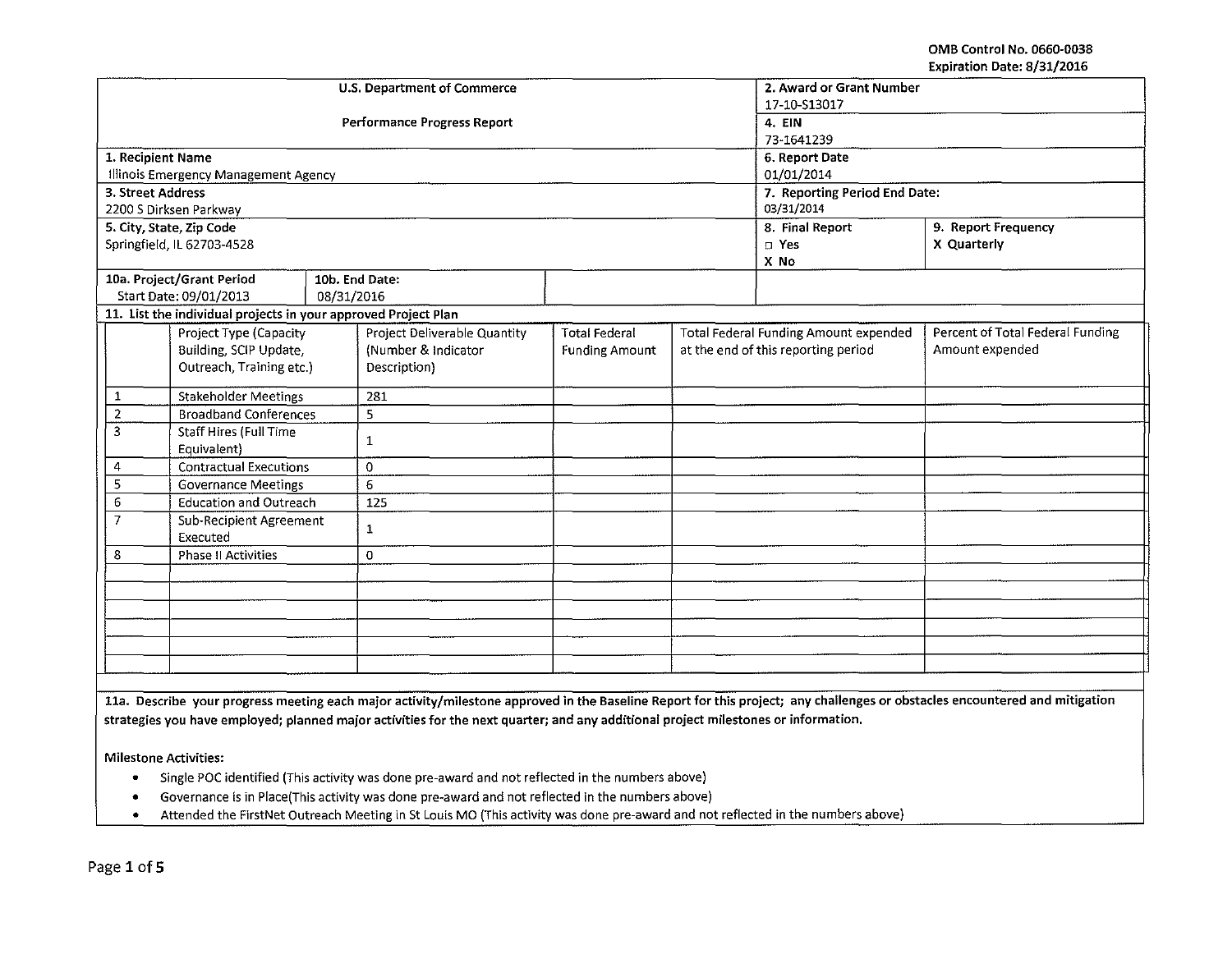- o 10 State and Local Stakeholders
- Attended Technical conference at PSCR in Boulder {This activity was done pre-award and not reflected in the numbers above)
- Attended the Broadband Summit in DC (This activity was done pre-award and not reflected in the numbers above)
- Illinois FirstNet Web Site is in Place {This activity was done pre-award and not reflected in the numbers above)
- Stakeholder Engagements 281 People
	- o January 1 of 2014- March 312014 Presented NPSBN at the various Forums
		- Project Shield includes 8 Counties {at Boone County Admin Meeting)- 25 people for 60 min
		- IL Mutual Aid Box Alarm System (MABAS) Conf 40 people for 60 min
		- IL Broadband Stakeholder Community NTIA FirstNet Team Presentation 50 people for 60 min
		- Meeting with the Illinois Telecommunications Assoc Board of Directors16 people for 60 min
		- Illinois Law Enforcement Alarm System (ILEAS) Conference 150 people for 60 min  $\blacksquare$
- Leadership Meetings
	- o January 1 of 2014- March 3120141ndividual Stake Holder Meetings
		- Meeting with IL Chief Information Officer {CIO) in Feb and March  $\blacksquare$
		- Meeting with IL Central Management Services {CMS) weekly
		- Meeting with NTIA FirstNet to discuss spectrum Issues
- Auxiliary Meetings
	- o Attended the SLIGP Update in Atlanta, Georgia
	- o Listen in on FirstNet Board Meeting
	- o FirstNet Programmatic Update Sessions
		- $\blacksquare$ Monthly (3)
		- Quarterly (1)
	- o Attended the Michigan lnterop Conference to DiscussiL FirstNet activities as well as learn what other states are doing.
- We defined Public Safety/Service Users (Those who may be on the system} (This activity was done pre~award and not reflected in the numbers above}
- Governance Meetings
	- o Illinois Terrorism Task Force (ITIF} Monthly Meetings (Jan, Feb, Mar)
	- o Statewide lnteroperability Executive Committee (SIEC) Monthly Meetings (Jan, Feb, Mar)
	- o Broadband Deployment Council Quarterly Meetings (NONE)
- Engaged with the CIO {early in the process)(This activity was done pre-award and not reflected in the numbers above)
- Created a RECCWG NPSBN Focus Group (This activity was done pre-award and not reflected in the numbers above)
- Engage with other SWICs in the NCSWIC Broadband Working Group (This activity was done pre-award and not reflected in the numbers above)
- ICTAP Broadband Coverage Workshop complete
- Started working on logistics and other issues for the State Broadband Conference

## Other Activities:

• NTR

## Challenges:

• Need for more information from NTIA/FirstNet regarding expectations/future consultation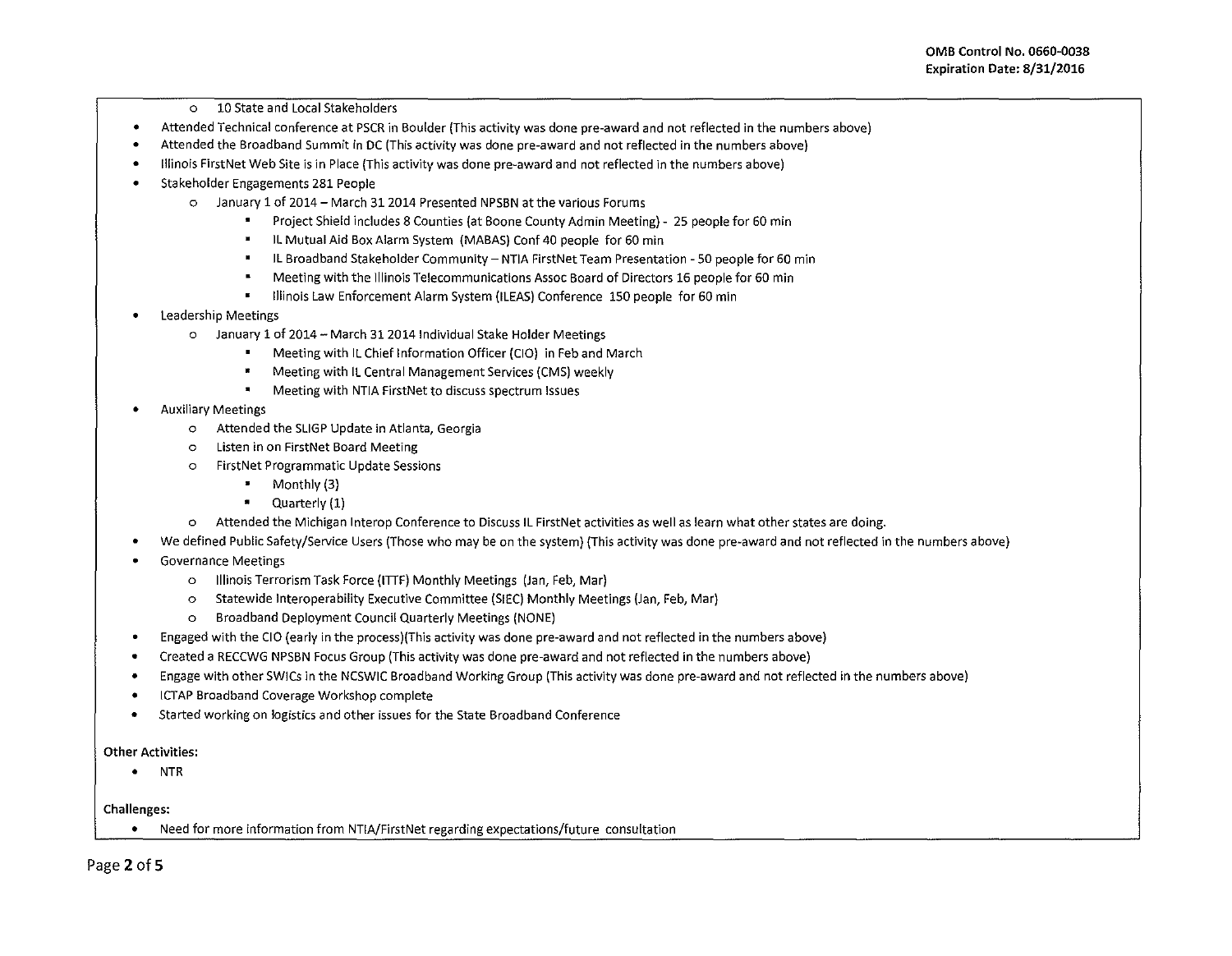0 We are doing what we can to gather as much information as possible to be prepared for the future consultation. Without complete guidance we could have wasted efforts

11b. If the project team anticipates requesting any changes to the approved Baseline Report in the next quarter, describe those below. Note that any substantive changes to the Baseline Report must be approved by the Department of Commerce before implementation.

0 None to report at this time although we are aware that based on the original grant application submitted nearly one year ago, modifications may need to be made, especially with regard to the non-federal share match as there is a pending match proportionality waiver request submitted to NTIA. Once the IEMA project/grant manager is hired which is anticipated in the next quarter, this will be addressed.

llc. Provide any other information that would be useful to NTIA as it assesses this project's progress.

- **•** Illinois FirstNet Website is operational
- <sup>0</sup>Active FirstNet Awareness presentations has already started
- <sup>0</sup>Outreach (2 way communications and needs analysis) has not officially started
- <sup>0</sup>Weekly discussions and Monthly Meetings

lld. Describe any success stories or best practices you have identified. Please be as specific as possible.

- <sup>0</sup>Engaging with the Electric and Telephone Cooperatives early in the process.
- <sup>0</sup>Meet with the CIO and CMS and every 2 weeks for progress reports
- The project and grants team are meeting every week.

## 12. Personnel

12a. If the project is not fully staffed, describe how any lack of staffing may impact the project's time line and when the project will be fully staffed.

<sup>0</sup>The lEMA project and grant manager is not yet hired but the position vacancy was posted on March 6, 2014. It is anticipated that a candidate will be selected and begin in the next quarter. For now, the SAA grant staff and the project team are filling in and have no issues that are impacting implementation of the program.

12b. Staffing Table

|                       | Job Title                                                                                                                             | FTE % |                     | Project(s) Assigned |     |                      |                       |                        |  |
|-----------------------|---------------------------------------------------------------------------------------------------------------------------------------|-------|---------------------|---------------------|-----|----------------------|-----------------------|------------------------|--|
| No Hires this quarter |                                                                                                                                       |       |                     |                     |     |                      |                       |                        |  |
|                       |                                                                                                                                       |       |                     |                     |     |                      |                       |                        |  |
|                       |                                                                                                                                       |       |                     |                     |     |                      |                       |                        |  |
|                       | 13. Subcontracts (Vendors and/or Subrecipients)                                                                                       |       |                     |                     |     |                      |                       |                        |  |
|                       | 13a. Subcontracts Table - Include all subcontractors. The totals from this table must equal the "Subcontracts Total" in Question 14f. |       |                     |                     |     |                      |                       |                        |  |
|                       |                                                                                                                                       |       |                     |                     |     |                      |                       |                        |  |
| Name                  | Subcontract Purpose<br>Type                                                                                                           |       | RFP/RFQ<br>Contract | Start               | End | <b>Total Federal</b> | <b>Total Matching</b> | Project and % Assigned |  |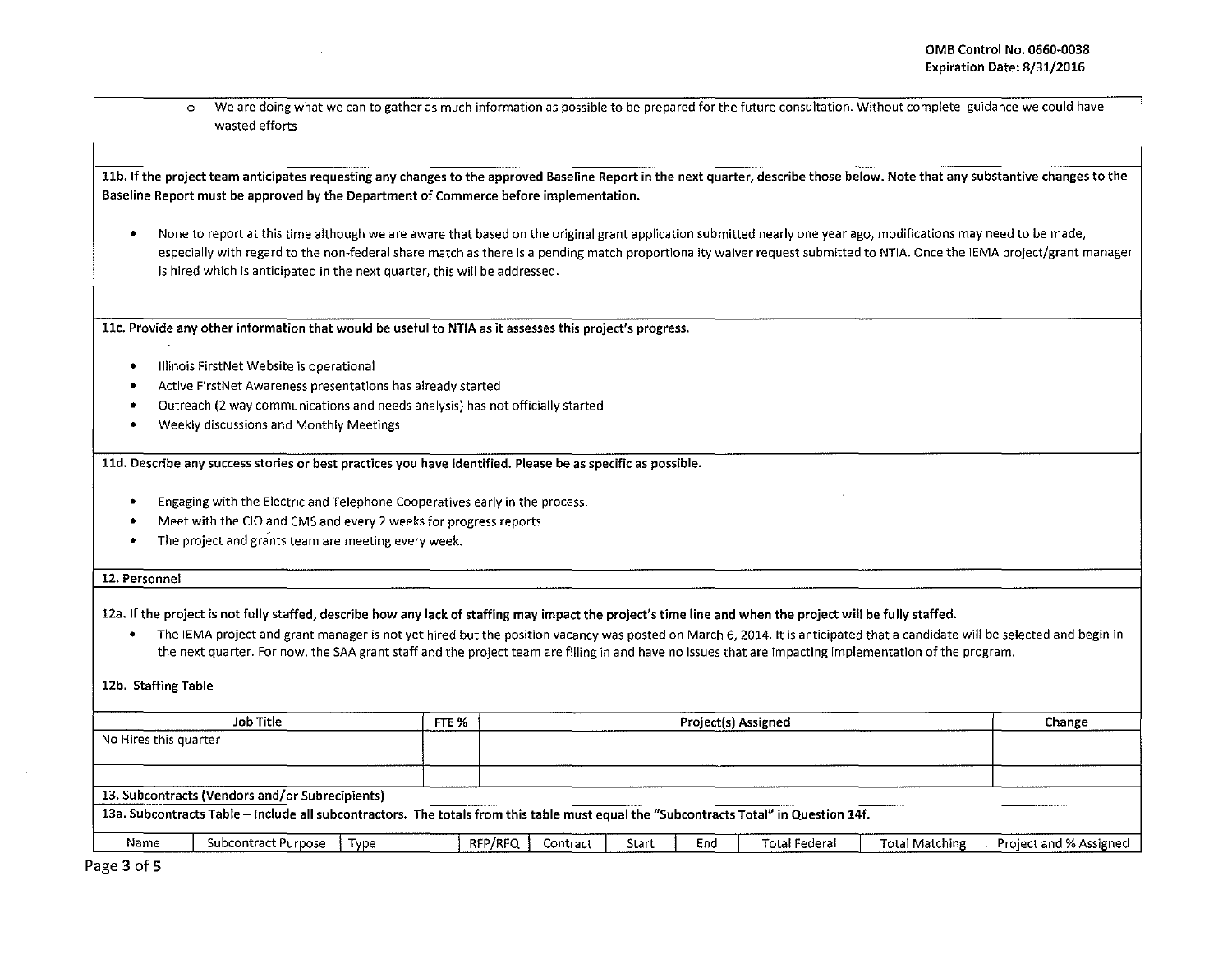|                                                                                                                         |                                                                                                                                                                                                                                                                                                                                          |                |               | (Vendor/Subrec.) | Issued<br>(Y/N)                | Executed<br>(Y/N) | Date                | Date                          | Funds Allocated                                | Funds Allocated |                                                                                                                                                                                                                                                                             |  |
|-------------------------------------------------------------------------------------------------------------------------|------------------------------------------------------------------------------------------------------------------------------------------------------------------------------------------------------------------------------------------------------------------------------------------------------------------------------------------|----------------|---------------|------------------|--------------------------------|-------------------|---------------------|-------------------------------|------------------------------------------------|-----------------|-----------------------------------------------------------------------------------------------------------------------------------------------------------------------------------------------------------------------------------------------------------------------------|--|
| Illinois Law<br>Enforcement<br>Alarm System<br>(ILEAS)                                                                  | 80% of SWIC time<br>dedicated to SLIGP,<br><b>Technical System</b><br>Architect, Outreach<br>Liaison Coordinator,<br><b>Fiscal Grant and Travel</b><br>Coordinator.<br>personnel travel,<br>statewide and regional<br>conferences, meeting<br>expenses, printing,<br>office supplies,<br>technology and<br>management/adminis<br>tration |                | Subreceipient |                  | Y                              | Y                 | 9/10/20<br>13       | 3/31/2<br>016                 | \$822,513.76                                   | \$0.00          | <b>Stakeholder Meetings</b><br>(80% of project)<br><b>Broadband Conferences</b><br>(100% of project)<br>Staff Hires (Full Time<br>Equivalent) (60% of<br>project)<br><b>Governance Meetings</b><br>(80% of project)<br><b>Education and</b><br>Outreach (80% of<br>project) |  |
|                                                                                                                         |                                                                                                                                                                                                                                                                                                                                          |                |               |                  |                                |                   |                     |                               |                                                |                 |                                                                                                                                                                                                                                                                             |  |
| 13b. Describe any challenges encountered with vendors and/or subrecipients.<br>None to Report this quarter<br>$\bullet$ |                                                                                                                                                                                                                                                                                                                                          |                |               |                  |                                |                   |                     |                               |                                                |                 |                                                                                                                                                                                                                                                                             |  |
|                                                                                                                         |                                                                                                                                                                                                                                                                                                                                          |                |               |                  |                                |                   |                     |                               |                                                |                 |                                                                                                                                                                                                                                                                             |  |
| 14. Budget Worksheet                                                                                                    |                                                                                                                                                                                                                                                                                                                                          |                |               |                  |                                |                   |                     |                               |                                                |                 |                                                                                                                                                                                                                                                                             |  |
| Columns 2, 3 and 4 must match your current project budget for the entire award, which is the SF-424A on file.           |                                                                                                                                                                                                                                                                                                                                          |                |               |                  |                                |                   |                     |                               |                                                |                 |                                                                                                                                                                                                                                                                             |  |
| Only list matching funds that the Department of Commerce has already approved.                                          |                                                                                                                                                                                                                                                                                                                                          |                |               |                  |                                |                   |                     |                               |                                                |                 |                                                                                                                                                                                                                                                                             |  |
| Project Budget Element (1)                                                                                              |                                                                                                                                                                                                                                                                                                                                          | Awarded (2)    | Federal Funds |                  | Approved Matching<br>Funds (3) |                   | <b>Total Budget</b> | Federal Funds<br>Expended (5) | <b>Approved Matching Funds</b><br>Expended (6) |                 | Total Funds Expended (7)                                                                                                                                                                                                                                                    |  |
| a. Personnel Salaries<br>\$249,375.00                                                                                   |                                                                                                                                                                                                                                                                                                                                          |                | \$520,089.00  |                  | (4)<br>\$769,464.00            |                   | \$0                 | \$0                           |                                                | \$0             |                                                                                                                                                                                                                                                                             |  |
| b. Personnel Fringe Benefits                                                                                            |                                                                                                                                                                                                                                                                                                                                          | \$188,906.00   |               | \$241,963.20     |                                | \$430,869.20      |                     | \$0                           | \$0                                            |                 | 50                                                                                                                                                                                                                                                                          |  |
| c. Travel                                                                                                               |                                                                                                                                                                                                                                                                                                                                          | \$161,712.00   |               | \$0.00           |                                | \$161,712.00      |                     | \$833.12                      | $\overline{50}$                                |                 | \$833.12                                                                                                                                                                                                                                                                    |  |
| d. Equipment                                                                                                            |                                                                                                                                                                                                                                                                                                                                          | \$0.00         |               | \$0.00           |                                | S0.00             |                     | \$0                           | \$0                                            |                 | \$0                                                                                                                                                                                                                                                                         |  |
| e. Materials/Supplies                                                                                                   |                                                                                                                                                                                                                                                                                                                                          | \$53,809.77    |               | \$12,000.00      |                                | \$65,809.77       |                     | $\overline{\text{SO}}$        | $\overline{50}$                                |                 | $\overline{\mathsf{S}}$                                                                                                                                                                                                                                                     |  |
| f. Subcontracts Total                                                                                                   |                                                                                                                                                                                                                                                                                                                                          | \$3,294,800.23 |               | \$120,058.84     |                                | \$3,414,859.07    |                     | \$40,900.20                   | $\overline{\xi}$                               |                 | \$40,940.20                                                                                                                                                                                                                                                                 |  |
| g. Other                                                                                                                |                                                                                                                                                                                                                                                                                                                                          | 5118,800.00    |               | \$13,169.76      |                                | \$131,969.76      |                     | \$0                           | $\overline{50}$                                |                 | \$0                                                                                                                                                                                                                                                                         |  |
| h. Indirect Costs                                                                                                       |                                                                                                                                                                                                                                                                                                                                          |                |               | \$109,570.20     |                                | \$109,570.20      |                     |                               |                                                |                 |                                                                                                                                                                                                                                                                             |  |
| i. Total Costs                                                                                                          |                                                                                                                                                                                                                                                                                                                                          | \$4,067,403.00 |               | \$1,016,851.00   |                                | \$5,084,254.00    |                     | \$41,733.32                   | 50                                             |                 | \$41,773.32                                                                                                                                                                                                                                                                 |  |
| j. % of Total                                                                                                           |                                                                                                                                                                                                                                                                                                                                          |                |               |                  |                                |                   |                     | 100%                          | $\frac{1}{0\%}$                                |                 | 100%                                                                                                                                                                                                                                                                        |  |
|                                                                                                                         |                                                                                                                                                                                                                                                                                                                                          |                |               |                  |                                |                   |                     |                               |                                                |                 | 15. Certification: I certify to the best of my knowledge and belief that this report is correct and complete for performance of activities for the purpose(s) set forth in the award                                                                                        |  |